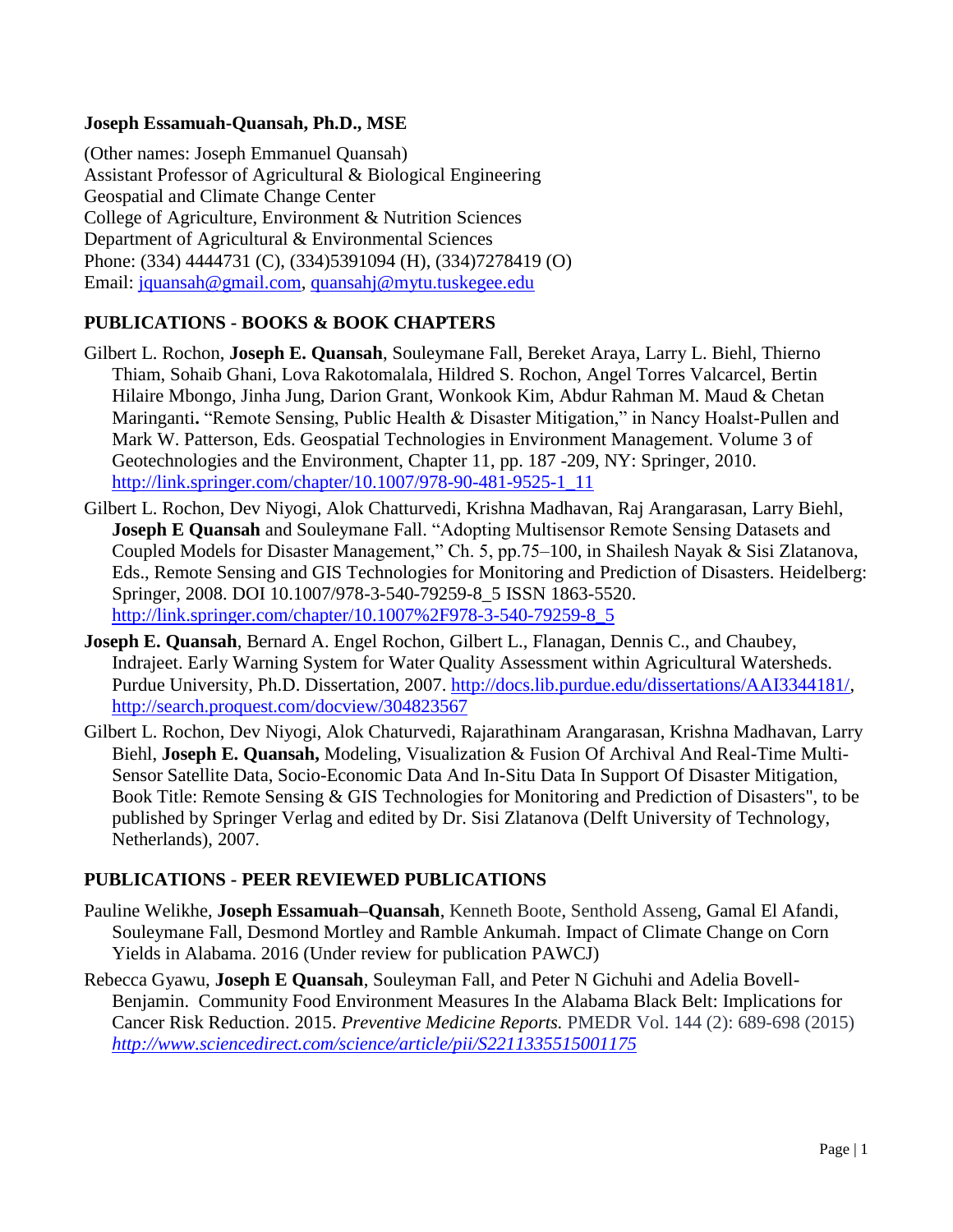- Oluwatomiwa Adalumo, **Joseph E Quansah**, Souleymane Fall, Ramble Ankumah and Mudiayi Ngandu. "Assessment of Climate Variability Impact on Water Resources within the Alabama, Coosa and Tallapoosa River Basins", 2015 (Under review for publication in the Transactions of ASABE)
- **Joseph E. Quansah**, Bernard A. Engel and Gilbert L. Rochon. 2010. "Early Warning Systems: A Review" *Journal of Terrestrial Observation (JTO).* 2(2): 2010 http://docs.lib.purdue.edu/cgi/viewcontent.cgi?article=1072&context=jto
- **J. E. Quansah,** B. A. Engel, I. Chaubey. 2008. "Tillage Practices Usage in Early Warning Prediction of Atrazine Pollution**"** Transactions of ASABE Vol. 51(4): 1311-1321 (2008) <https://engineering.purdue.edu/ABE/People/Papers/bernard.a.engel.1/tillage.pdf>
- **Joseph E. Quansah***,* Gilbert L. Rochon, Kwamena K. Quagrainie, Steve Amisah, Mucai Muchiri and Charles Ngugi. **"**Remote sensing applications for sustainable aquaculture in Africa" Institute for Electrical Engineering and Electronics (IEEE) International Geoscience and Remote Sensing Symposium (IGARSS) Barcelona, Spain, 23-28 July 2007. Proceedings No. 1-4244-1212-9/07: 1255 –1259 (2007).<http://congress.cimne.upc.es/igarss07/frontal/ProgTodo.asp>
- Gilbert L. Rochon, Loring F. Nies, Chad T. Jafvert, Julie A. Stuart, Rabi H. Mohtar, **Joseph Quansah**  and Akilah Martin. "Education in Sustainable Production in US Universities." Clean Technologies and Environmental Policy. Springer Verlag. Vol.8 (1):38–48 (2006) [http://connection.ebscohost.com/c/articles/21254645/education-sustainable-production-us](http://connection.ebscohost.com/c/articles/21254645/education-sustainable-production-us-universities)[universities](http://connection.ebscohost.com/c/articles/21254645/education-sustainable-production-us-universities)

## **PUBLICATIONS - CONFERENCE PRESENTATIONS AND PROCEEDINGS**

- James Hunter, Dong Hee Kang, **Joseph Quansah** and Gary Wallace Using the Long-Term Hydrologic Impact Assessment Method as a tool for Stormwater Compliance, 13th Urban Watershed Management Symposium, World Environmental and Water Resources Congress. West Palm Beach, Florida, May 22-26, 2016.
- Pauline K. Welikhe, **Joseph E. Quansah,** Souleymane Fall and Gamal El Afandi. Soil Moisture Estimation and Crop Yield Projection Using Geospatial Approach. NGA GEOINT R&D STEM Outreach Symposium, Springfield, VA, 16 March, 2016
- Meghan Franklin, Souleymane Fall and **Joseph Essamuah-Quansah.** Analyzing the 2008 Flood Episode in Lawrence County, IL, Using Geospatial Techniques. NGA GEOINT R&D STEM Outreach Symposium, Springfield, VA, 16 March, 2016
- **Joseph Essamuah-Quansah,** Enhancing Geospatial Research, Teaching and Outreach Capabilities at Tuskegee University. National Geospatial Intelligence Agency (NGA) Intelligence Community Academic Research Symposium, National Academy of Sciences, Keck Center, Washington, DC Sept. 15-17, 2015<https://www.signup4.net/Upload/BOOZ13A/ICAC10E/ICARS%20Agenda.pdf>
- Gilbert L. Rochon, Chaker El Amrani, Tajjeddine Rachidi, Tarek El Ghazawi, Gamal El Afandi, **Joseph E. Quansah,** Souleymane Fall, Gülay Altay and Mohammad A. Mohammad "Real-time access to orbital optical sensors for disaster early warning: a NATO science for peace sponsored partnership of universities in morocco, Turkey and the USA" Journal of Physical Chemistry and Biophysics, Vol 3 (5): 56 (2013). OMICS Publishing Group. ISSN 2161-0398. Scientific Track Abstracts <http://dx.doi.org/10.4172/2161-0398.S1.002>
- Gilbert Rochon, Chaker El Amrani, Tajje-eddine Rachidi, Gülay Altay, Tarek El Ghazawi, Gamal Salah El Afandi, Mohammed A. Mohammed, **Joseph Essamuah-Quansah**, Souleymane Fall and Chadia Affane-Aji**.** "The role of the NATO Science for Peace supported Mediterranean Dialogue Earth Observatory (MDEO), based in Morocco, in addressing Early Warning of Disasters, including those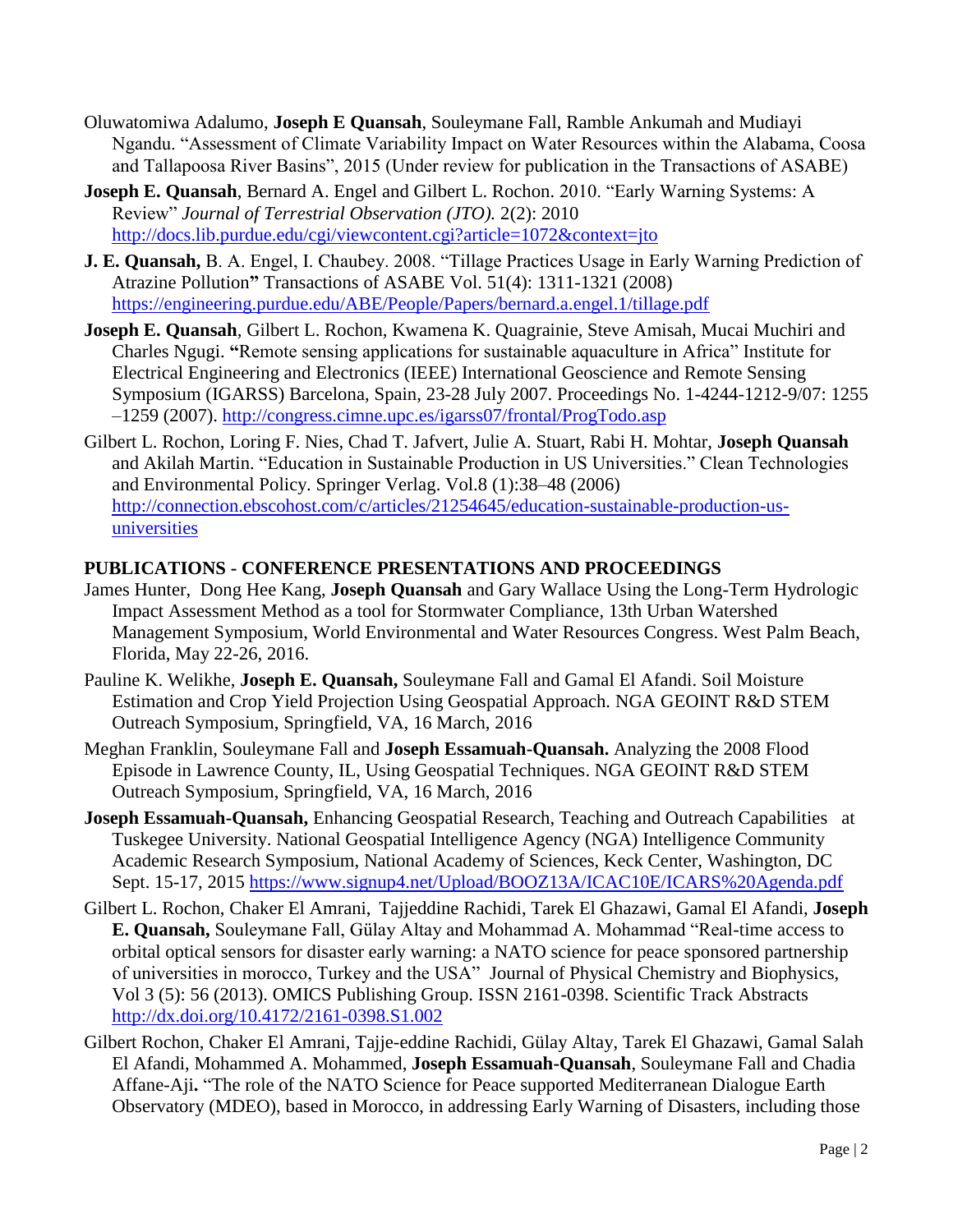associated with Meteorological and Climatic Change Events, and the anticipated correlates with Food Security and Public Health," International Symposium on Weather and Climate Extremes, Food Security and Biodiversity (ISCEFS), Sponsored by George Mason University, Global Environment and National Resource Institute [\(http://genri.gmu.edu/\)](http://genri.gmu.edu/), the UN World Meteorological Organization (WMO) and the UN Food and Agriculture Organization (FAO), Washington, DC, Oct. 20-24, 2014. Session 5-*Food, Water & Energy in Africa* <http://www.iscefs.org/>

- Gilbert Rochon, Chaker El Amrani, Tajje-eddine Rachidi, Gülay Altay, Tarek El Ghazawi, Gamal Salah El Afandi, Mohammed A. Mohammed, **Joseph Essamuah-Quansah,** Souleymane Fall and Chadia Affane-Aji.**.** Real-Time Access to Orbital Optical Sensors for Disaster Early Warning: NATO Science for Peace Sponsored Partnership of Universities in Morocco, Turkey and the USA. The OMICS Group OPTICS 2013: International Conference and Exhibition on Lasers, Optics and Photonics. San Antonio, Texas. Oct. 07-09, 2013.
- Gyawu R, Fall S, **Quansah J**, Bovell-Benjamin A. Assessment of the consumer food and physical activity environment in the Alabama Black Belt using GIS. Association of 1890 Research Directors, Inc. 1890 Research: Sowing seeds of change 1890 for the global community. Jacksonville, FL, US, April 7-10, 2013.
- **Joseph Essamuah-Quansah**, Gamal El Afandi and Souleymane Fall. Geospatial and Climate Change Research at Tuskegee University. Presentation to Scientists and Researchers USDA –ARS Soil Sedimentation Laboratory in Oxford, Mississippi, February 17, 2012.
- Hunter, J., Engel, B., and **Quansah, J.** Web-Based Low Impact Development Decision Support Tool for Watershed Planning. Low Impact Development .Proceedings of ASCE,. doi: 10.1061/41099(367) 43: 484-495(2010).<http://ascelibrary.org/doi/abs/10.1061/41099%28367%2943>
- Gilbert Rochon, Dev. Niyogi, Souleymane Fall, **Joseph E. Quansah**, Larry Biehl, Bereket Araya, Chetan Maringanti, Angel Torres Valcarcel, Lova Rakotomalala, Hildred S. Rochon, Bertin Hilaire Mbongo & Thierno Thiam**.** Best Management Practices (BMPs) for Corporate, Academic and Governmental Transfer of Sustainable Technology to Developing Countries. Clean Technologies & Environmental Policy. Vol. 12, (1): February,19–30. 2010. Special Issue on Best Management Practices for Technology Transfer to Industry. Invited submission. 4/28/09 ISSN 1618-954X(Print) 1618-95558 (online). Eds., Antonio Martins & Teresa Mata, Springer: DOI 10.1007/s10098-009- 0218-3.<http://link.springer.com/article/10.1007%2Fs10098-009-0218-3>
- Gilbert L. Rochon, Chaker El Amrani, Tajjeddine Rachidi, Dr. Gülay Altay Boğaziçi Tarek El Ghazawi, Gamal El Afandi, **Joseph Essamuah-Quansah**, Souleymane Fall, Gülay Altay and Mohammad A. Mohammad Satellite Data Acquisition & Distribution Constraints: Case Studies From Africa And Alabama, USA Seaspace Corp. 20<sup>th</sup> International Remote Sensing Conference San Diego, California, Oct. 21 - 24, 2012
- G. Rochon, C. El Amrani, T. Rachidi, G. Altay, T. El Ghazawi, O. Ersoy, **J. Quansah**, S. Fall, C. A. Aji, G. S. El Afandi 2012:Real-Time Remote Sensing for Disaster Life Cycle Management: The Mediterranean Dialogue Earth Observatory (MDEO). African Association of Remote Sensing of the Environment (AARSE), 9th International Conference, El Jadida, Morocco, Oct. 29-Nov. 02, 2012.
- El Afandi, G., Fall, S., Egiebor, N., Rochon, G. and **Quansah, J.** 2012: Estimation of Meteorological Drought Index over West Africa. 8th International Scientific Conference, Al-Azhar University ,Environment, Development, and Bioinformatics, Cairo, Egypt, March 26-28, 2012
- **Joseph E. Quansah** and Stephen Faulkner. "Modeling impacts of wetlands restoration on water quality and quantity within the Tensas River Basin. Morgan State University, May 5 2011.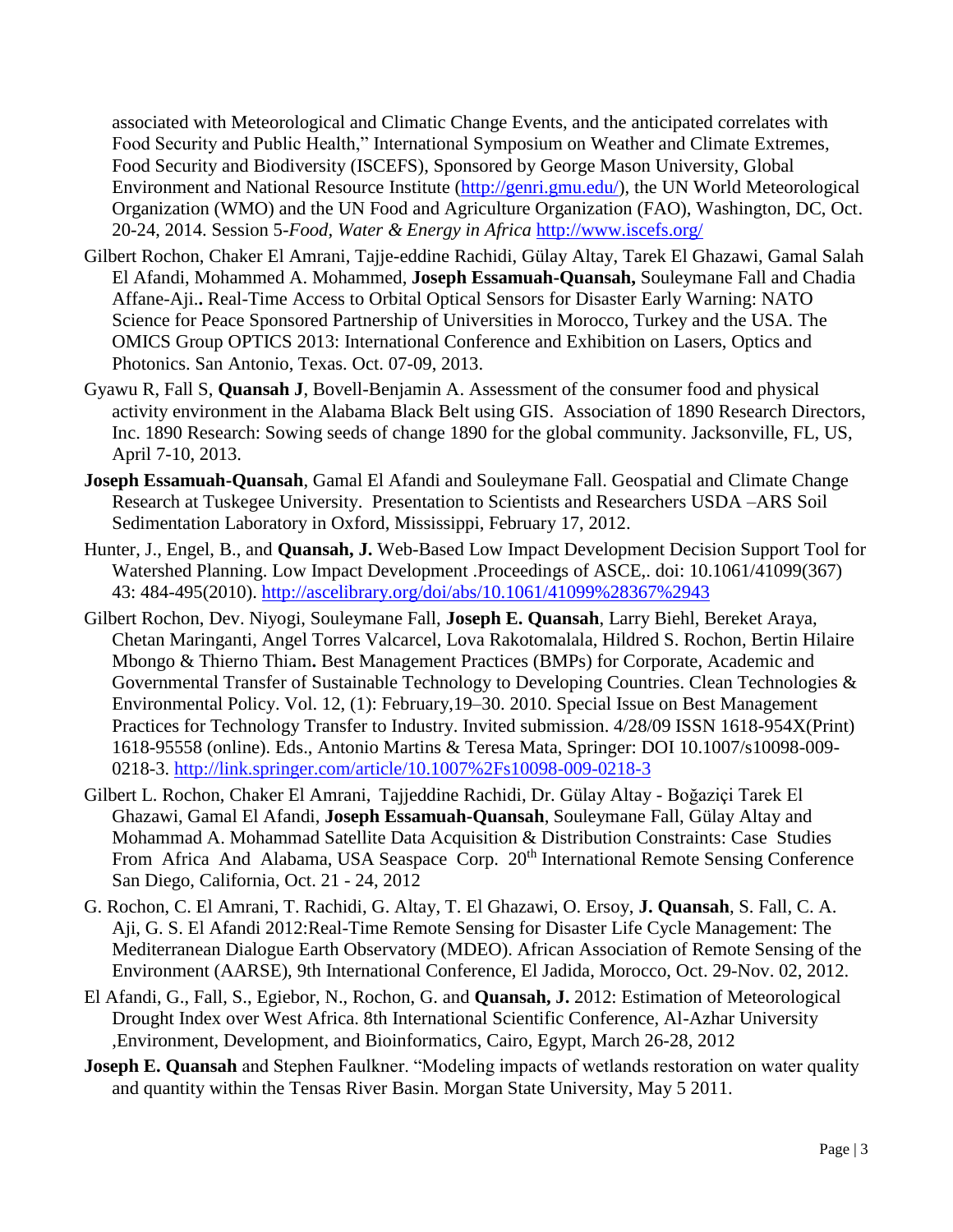- **Joseph E. Quansah**, Nosa O. Egiebor, Souleymane Fall and Gilbert Rochon. " Geospatial and Environmental Modeling Approach to Climate Change Adaptation in Africa"  $6<sup>th</sup>$  Edition of 2iE's Science Week, Ouagadougou Burkina Faso, April 4 - 8, 2011 <https://sustainabledevelopment.un.org/index.php?page=view&type=13&nr=215&menu=1634>
- Stephen Faulkner, Bogdan Chivoiu, **Joseph Quansah**, Wylie Barrow, J. Hardin Waddle, *et al."*  Integrated modeling frame work for forecasting ecosystem services. USGS Chesapeake Bay workshop, Rocky Gap Resort, Cumberland, MD. Nov. 17-18, 2010,
- Gilbert L. Rochon, Bertin Hilaire Mbongo, Larry Biehl, Jinha Jung, Souleymane Fall, **Joseph E. Quansah**, Bereket Araya, Abdur Rahman Maud, Wonkook Kim, Darion Grant and Thierno Thiam "Combining Heterogeneous Data for Improved Identification & Sustainable Mitigation of Infectious Disease Vector Habitat and for Assessment of Vulnerability to Vector-Borne, Water-Borne and Airborne Diseases." US-Egypt Workshop on Space Technology and Geo-information for Sustainable Development, Cairo, Egypt 14-17 June, 2010.
- Gilbert L. Rochon, Larry Biehl, Wonkook Kim, Abdur Rahman M. Maud, Bertin Hilaire Mbongo, Jinha Jung, Souleymane Fall, **Joseph E. Quansah**, Thierno Thiam, Benjamin Weiss and Oluwatoba Omotilewa. (2010) "Earth Observing Satellites for Environmental Monitoring & Assessment: Availability, Acquisition, Analysis & Application of Archival and Real-Time Remotely Sensed Data." International Conference on Disaster Risks and Climate Change: Technological and Managerial Opportunities & Challenges for the Greater Mekong Sub-Region*.* Mae Fah Luang University, Natural Resources & Environmental Monitoring Center (NREMC) & School of IT, in collaboration with the Asian Disaster Preparedness Center (ADPC), MRC, DDPM, Water Resources Dept., National Park Dept., Purdue University and Fulbright-Thailand. Chiang Rai, Thailand, July 10-12, 2010
- James G. Hunter, Bernard A. Engel, and Joseph E. Quansah "Web-based Low Impact Development Decision Support Tool for Watershed Planning" ASCE - 2010 International Low Impact Development Conference: Redefining Water, San Francisco, California, April 11-14, 2010 <http://ascelibrary.org/doi/abs/10.1061/41099%28367%2943>
- Jong-Gun Kim, Bernie Engel, Indrajeet Chaubey, Youn Shik Park, **Joseph, E. Quansah**, Larry Theller, Wonseok Jang, Kyoung Jae Lim . Development of Web-based Load Duration Curve for Analysis of TMDL and Water Quality Characteristics. ASABE Annual International Meeting*. Paper no. 096176*, Reno, Nevada June 21 -24, 2009.<http://elibrary.asabe.org/techpapers.asp?confid=reno2009>
- Rochon, G.L.; Araya, B.; Biehl, L.L.; Grant, D.; Ersoy, O.; **Quansah, J.;** Altay, G.; Wahab, M.; El Afandi, G.S.; El-Ghazawi, T.; Mohamed, M.A; Shokr, M.; Sithole, H., "Acquisition, analysis and distribution of real-time multi-sensor satellite data, in a high performance computing environment, for disaster mitigation applications: Case studies from the NATO science for peace funded Kamal Ewida Earth Observatory in Egypt, the Electronic Geophysical Year (eGY)-Africa and the US Geological Survey supported AmericaView" IEEE Sensors Conference, Christchurch, New Zealand. Oct. 25-28, 2009 pp.1020-1025, IEEE ISSN: 1930-0395, DOI: 10.1109/ICSENS.2009.5398522
- Gilbert L. Rochon, **Joseph E. Quansah**, Larry Biehl, et. al." Advances in High Performance Computing & in Satellite Remote Sensing to Support Sustainable Development & Disaster Mitigation in Africa". Bowie State University, Bowie, Maryland. March 10, 2009
- **J. E. Quansah,** B. A. Engel, M. Arabi , I. Chaubey and C Mariganti. "Modeling and Optimization Approach to Managing Critical Pollution Areas within Watersheds" USDA-CSREES National Water Conference, St. Louis, MO, Feb. 8-12, 2009.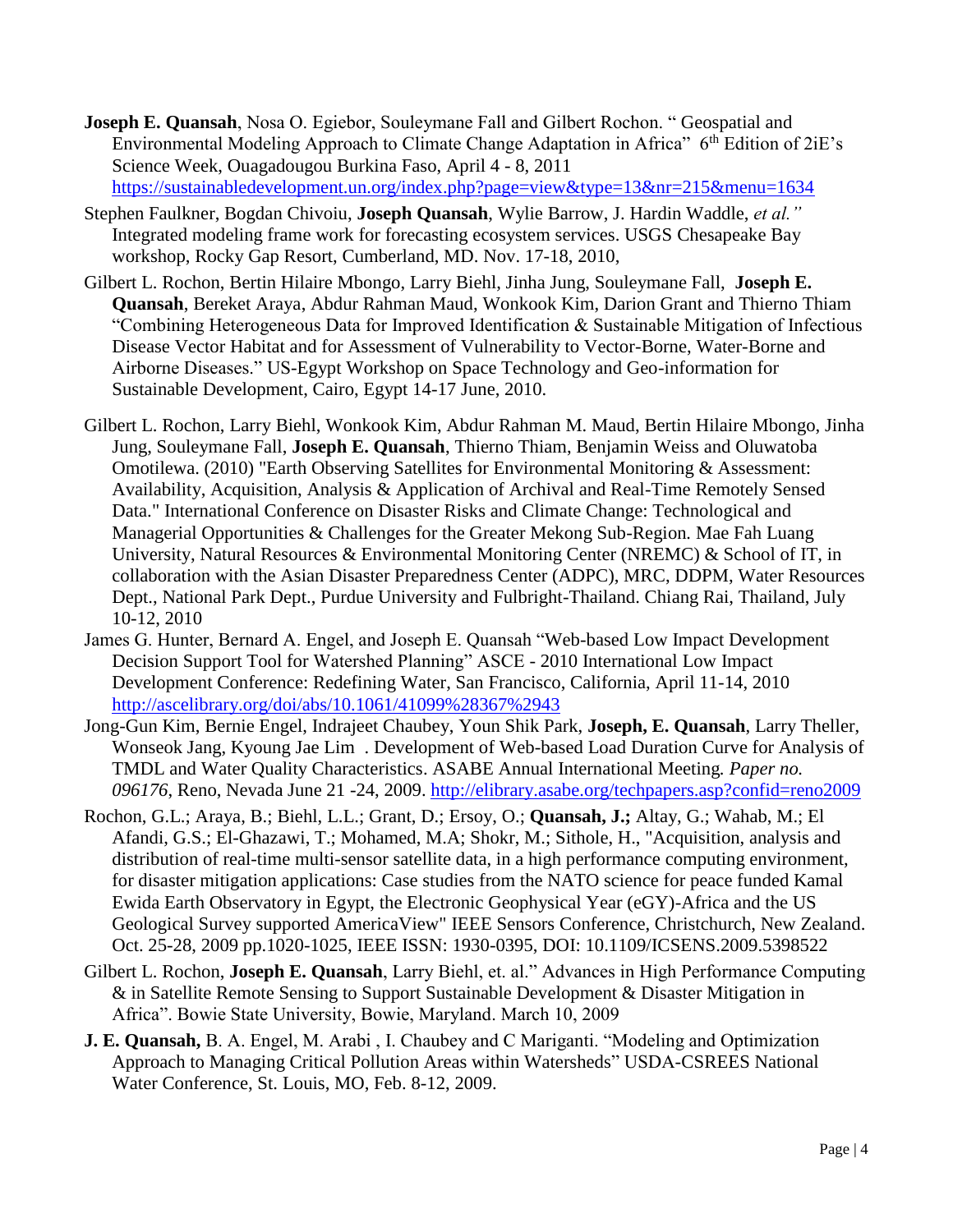- Chaubey, I. C. Mariganti, M. Arabi, B. Engel, and **J. Quansah** "Development of a multi-objective optimization tool for the selection and placement of BMPs for pesticide control" USDA-CSREES National Water Conference, St. Louis, MO, Feb. 8-12, 2009
- Bernie Engel, James Hunter and **Joseph Quansah** "Web-Based Decision Support and Planning Tools for Watershed Management" MN/MI/WI Lake Superior SWCDs Webinar conference, Jan. 28, 2009.
- **Quansah, J. E**., G. L. Rochon, L. Biehl, L. Rakotomalala, A. Martin, A. Torres Valcarcel, B. Araya, S. Fall, C. Maringanti, C. Robinson, E. S. Rochon, K. Frink, J.-P. Antelo, J. Smith-Hopkins and M. Flournoy IV. Early warning and mitigation systems for vector-borne and zoonotic diseases. 7th conference of the African Association of Remote Sensing of the Environment (AARSE), Accra, Ghana. Oct. 27-31.2008.<http://africanremotesensing.org/>
- Gilbert Rochon, Dev Niyogi, Souleymane Fall, **Joseph E. Quansah,** Larry Biehl, *et al.* "Bi-Directional Sustainable Technology Transfer from Universities to Industry and to Developing Countries: BMPs," Clean Technologies & Environmental Policy. Special Issue on Best Management Practices for Technology Transfer to Industry. Invited submission. 2008.
- Gilbert L. Rochon, M. Magdy Abdel Wahab, Gad El-Qady, Gamal El Afandi, Ado Dan-Isa, Happy Sithole, Khomotso Kganyago, Souleymane Fall*,* **Joseph E. Quansah,** Bereket Araya. .Overcoming Bandwidth Limitations to Accelerate Applications of Remote Sensing & High Performance Computing for African Development: Contributions from Egypt, Nigeria and South Africa. Remote Sensing on the African Continent, IEEE IGARSS, Boston, MA, Hynes Convention Center, July 9, 2008
- Gilbert L. Rochon, Lefteri Tsoukalas, Chris Johannsen*,* **Joseph E. Quansah***,* Larry Biehl, *et. al.* BioFuels: The Dialectics of Energy Security and Food Security, BioFuels Symposium, North Atlantic Treaty Organization (NATO) Pilot Study on Clean Technologies & Processes. Berlin, Germany, May 4-9, 2008.
- Gilbert L. Rochon, Okan K. Ersoy, Larry Biehl, **Joseph E. Quansah** and Oguz Gungor. Establishing a Shared Spatial Database of Archival and Remotely-Sensed Data for NATO Countries and Affiliates. NATO Science for Peace & Security, Pilot Study on Clean Technologies Processes Annual Meeting. Porto, Portugal, May 5-9, 2007.
- Gilbert Rochon, Butare Rukundo**, Joseph Quansah** and Mohamed A. Mohamed. "Remote Sensing for Sustainable Public Health & Infectious Disease Mitigation in Africa, UN Global Earth Observing System of Systems (GEOSS) Workshop. Ouagadougou, Burkina Faso, Sept. 16-18, 2007
- G. L Rochon, Mohamed A. Mohamed, Dev Niyogi, Melba M. Crawford, J. Paul Robinson, Souleymane Fall, **Joseph E. Quansah,** Larry Biehl, Jie Shan, Carol Xiaohui Song**,** *et. al.*. Multidisciplinary Research Enabled by Real-time and Archival Remote Sensing and High Performance Computing to Support Environmental Sustainability and Disaster Mitigation. Al Ahzar University, Departments of Astronomy and Meteorology, Cairo, Egypt, Nov. 4, 2006
- G. L Rochon, Mohamed A. Mohamed, Dev Niyogi, Melba M. Crawford, J. Paul Robinson, Souleymane Fall**, Joseph E. Quansah***,* Larry Biehl, Jie Shan, Carol Xiaohui Song, , *et. al.*. Integration of Real-Time and Archival Remote Sensing with High Performance Computing & Dynamic Modeling to Support Disaster Mitigation. African Association for Remote Sensing of Environment (AARSE), Cairo, Egypt, Oct. 30 - Nov. 2, 2006
- GL Rochon, Mohamed A. Mohamed, Dev Niyogi, Melba M. Crawford, J. Paul Robinson, Souleymane Fall, **Joseph E. Quansah**, Larry Biehl, Jie Shan, Carol Xiaohui Song, Derrick S. Kearney, Lan Zhao and Amy Neuenschwander. *'In Situ* Monitoring, Satellite Remote Sensing, Proximal Sensing & High